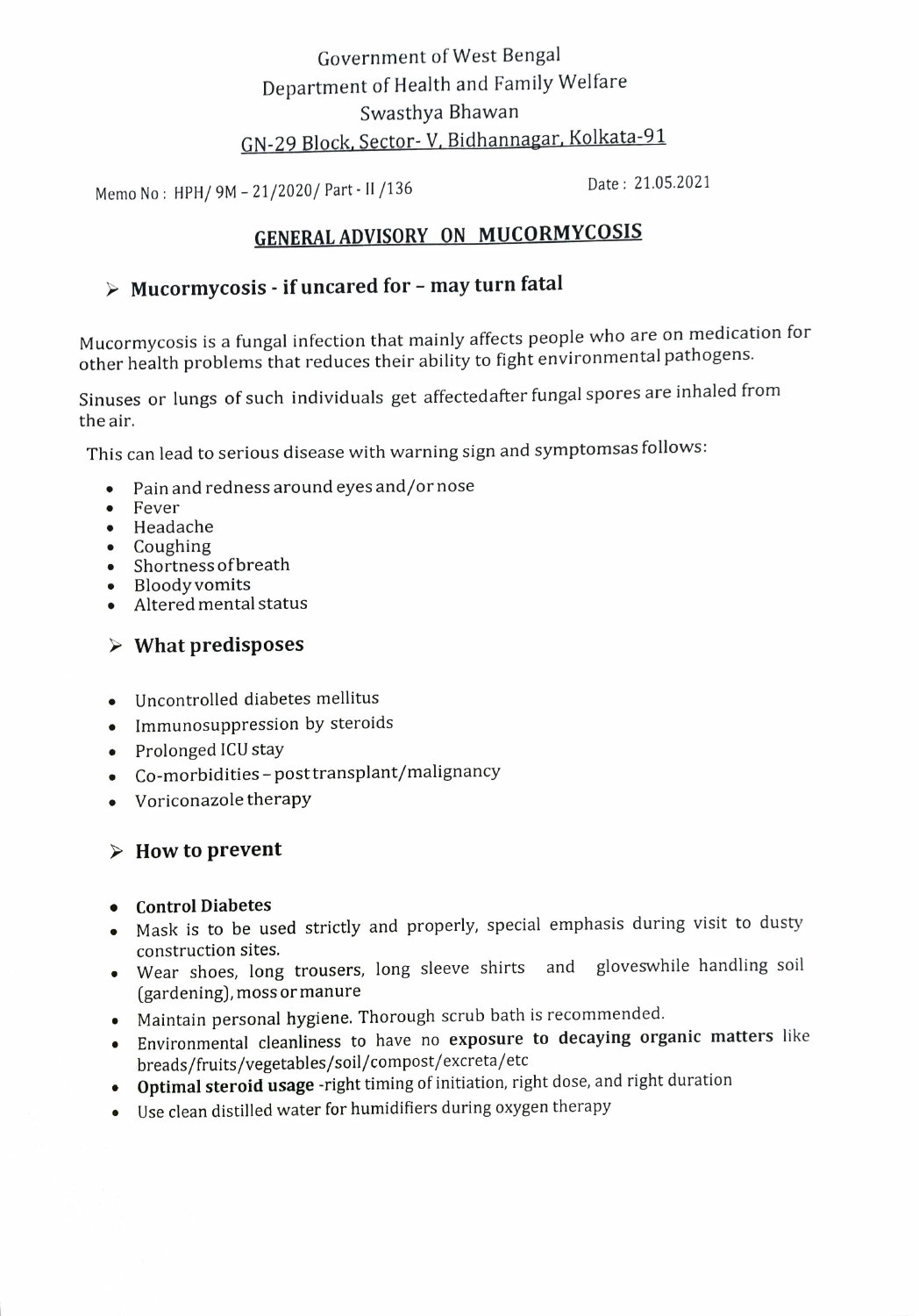# When to Suspect (Uncontrolled Diabetes In Covid -19 patients or Immunosuppressed Individuals)

- Sinusitis nasal blockade or congestion, nasal discharge (blackish/bloody), local pain on the cheekbone
- One sided facial pain, numbness or swelling, Blackish discoloration over bridge of nose/palate.
- Toothache, loosening of teeth, jaw involvement
- Blurred or double vision with pain; fever, skin lesion; thrombosis & necrosis (eschar)
- Chest pain, pleural effusion, haemoptysis, worsening of respiratory symptoms

#### $\triangleright$  Do's

- Monitor blood glucose level post COVID-19 discharge and in diabetics
- Regular examination to find any warning signs
- Use steroid judiciously
- Use antibiotics/antifungal judiciously

### Don'ts

- Do not consider all the cases with blocked nose as cases of bacterial sinusitis, particularly in the context of immunosuppression and /or Covid -19 patients.
- Do not hesitate to seek aggressive investigations, as appropriate (KOH staining & microscopy, culture, for detecting fungal etiology.
- Do not lose crucial time to initiate treatment for mucormycosis.

## $\triangleright$  How to manage

- Strict diabetes and diabetic ketoacidosis control
- .Reduce steroids with aim to discontinue rapidly
- Discontinue immunomodulating drugs
- .No antifungal prophylaxis needed
- Extensive Surgical Debridement to remove all necrotic materials. (An area of multi disciplinary approach)
- Medical treatment
- Install peripherally inserted central catheter(PICCline)
- Maintain adequate systemic hydration
- Infuse normal saline, IV before Amphotericin B infusion.
- Antifungal Therapy, for at least 4-6 weeks (see the guidelines)
- Monitor patients clinically and with radio-imaging for response and to detect disease progression